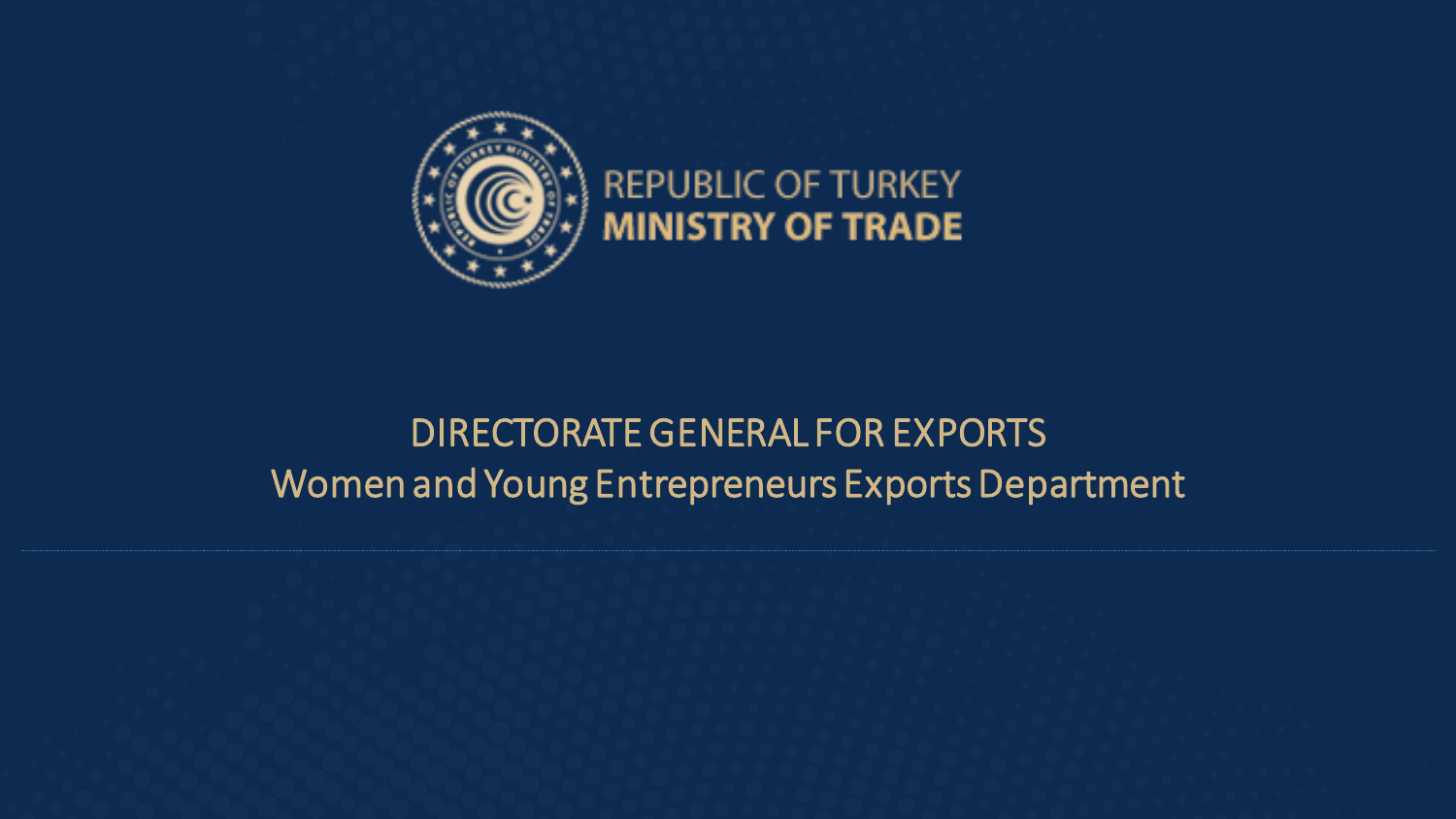

# Challenges of Women Entrepreneurs

- $\triangleright$  An online survey to determine the needs of potential women exporters
- $\triangleright$  71% of women entrepreneurs had not involved in export processes,
- Challenges in accessing B2B networks and mentorship
- $\triangleright$  Difficulties in acquiring the knowledge to engage in e-commerce, specifically in cross-border trade
- $\triangleright$  They need access to detailed information on export procedures governing their products, payment methods, export market analysis and technical regulations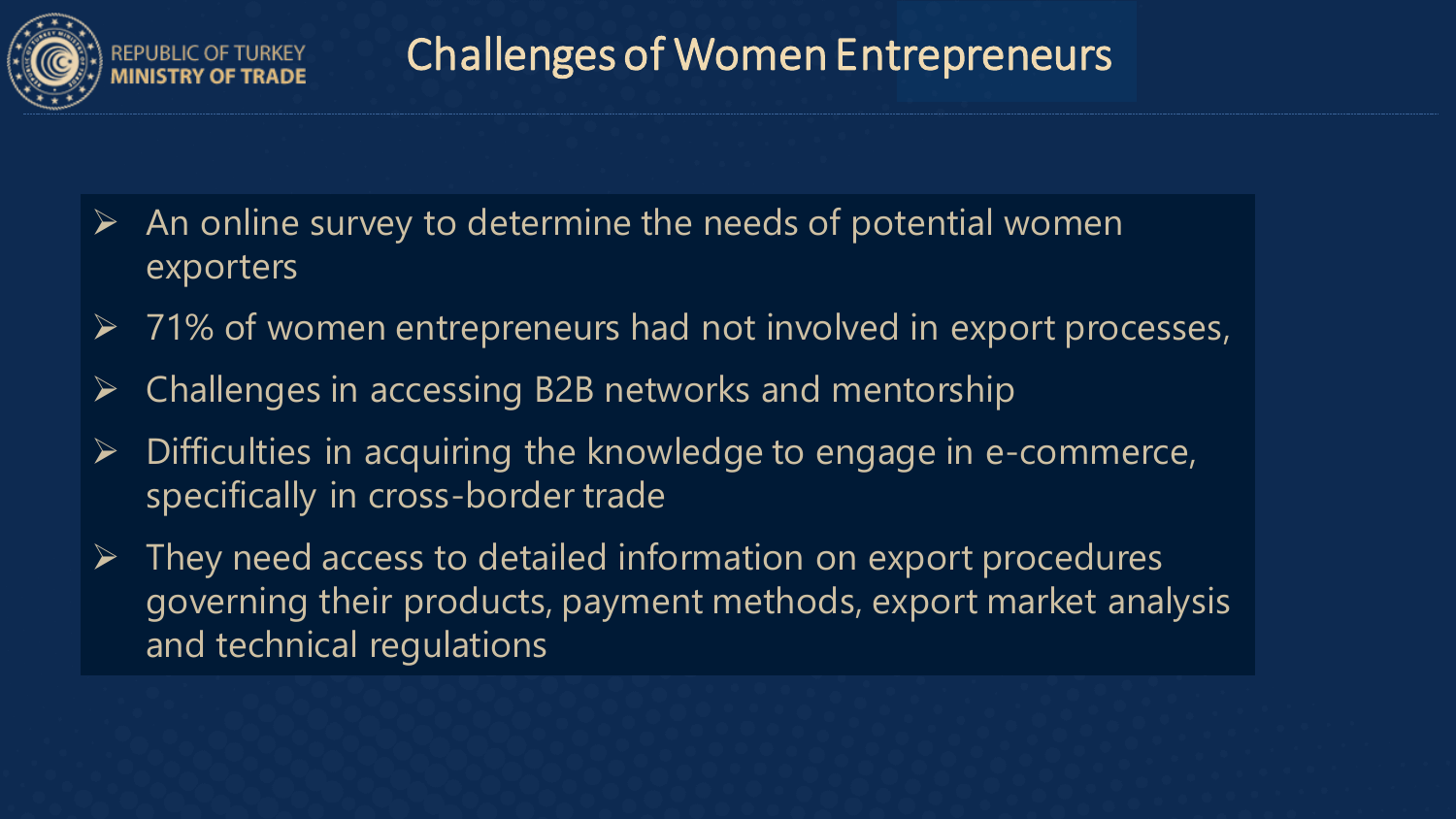

## Women Entrepreneurs Network Program

- Forming a robust B2B network amongst women entrepreneurs at the national level in all 81 provinces of Turkey
- Women entrepreneurs are transmitted direct information about the topic "How to be an exporter?"
- $\triangleright$  Best practices in the field and trade research tools are shared
- 3000 women entrepreneurs in 52 provinces in these networks

**Local based Network Program So far, 3000 women entrepreneurs in 52 Provinces**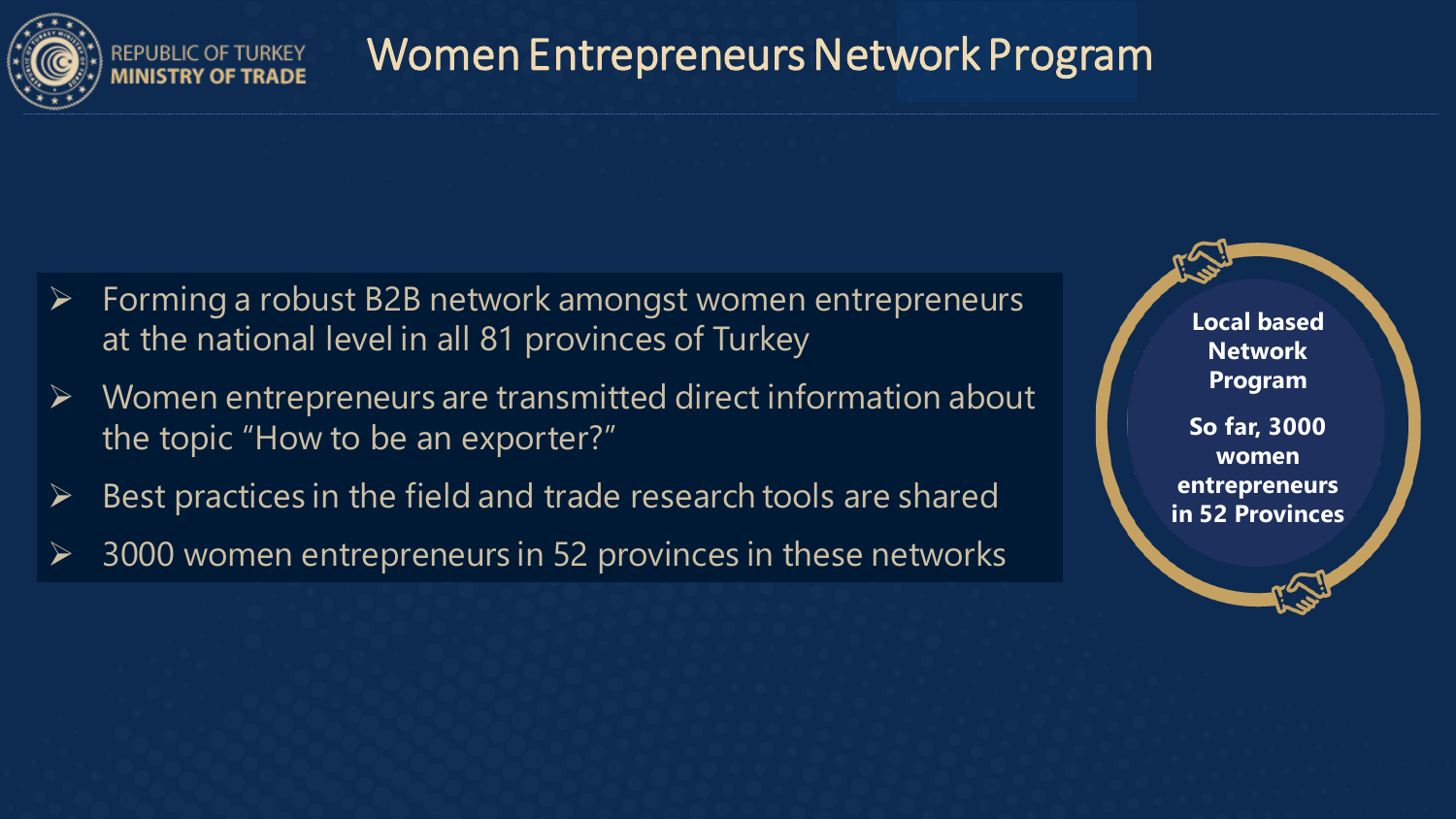

# Turkish Export Academy for Women-Owned Small **Businesses**

- Cooperation of Public and Private Sector
- $\triangleright$  In partnership with UPS

**INISTRY OF TRADE** 

- Women and young entrepreneurs who have potential to export are provided training and mentoring support in the fields they need
- $\triangleright$  Offer practical information like how to export a product by using online platforms, market products through quality multimedia, package correctly, and manage return procedures
- Aims at increasing women's share especially in e-commerce

**Public and Private Sector**

**So far, over 5000 women and young entrepreneurs**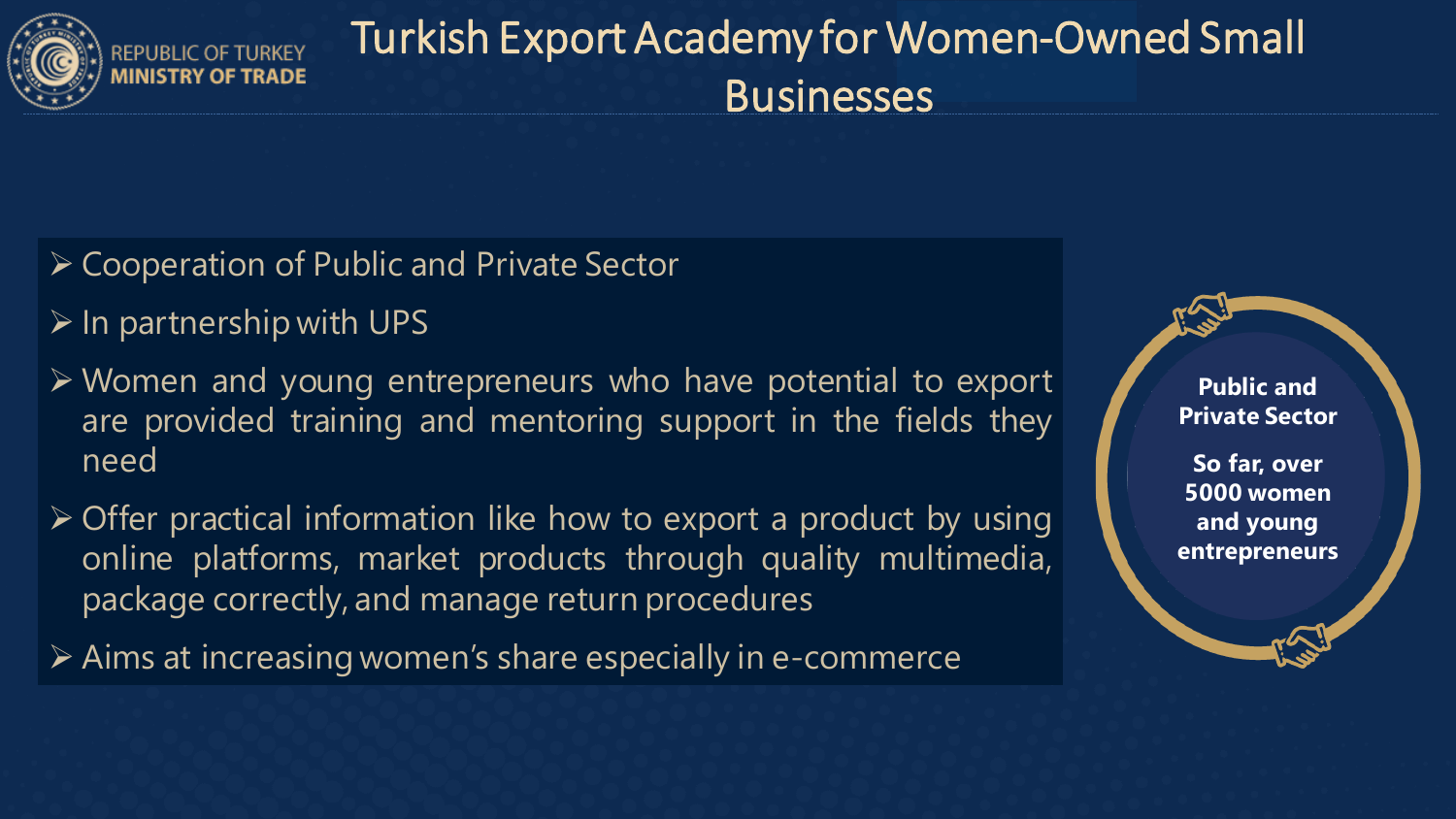

RESULTS

- $\triangleright$  An online survey\* to measure the effectiveness
- $\triangleright$  44% of the participants increased their exports
- 18% started to export
- 92% included export activities among their future plans

\*the population of the survey and the results are statistically significant